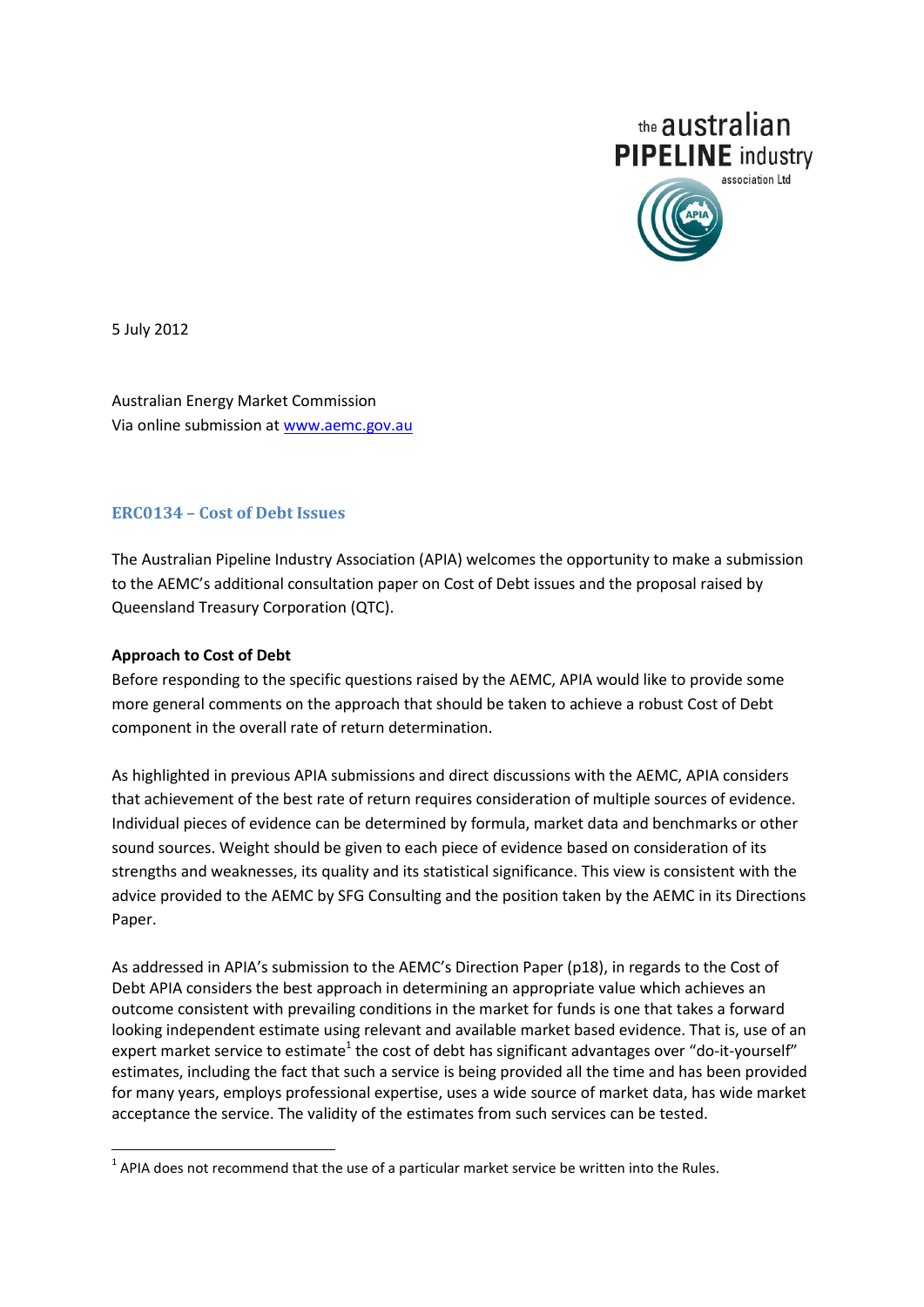To undertake a rigorous "do-it-yourself" estimate requires the use of all the available data to which statistically valid curve fitting can be applied. Taking a sample limited to around 5 - 10 years throws away relevant data and runs the risk of the sample not being reflective of market conditions.

In APIA's view it is essential that the cost of debt not depart from using a forward looking cost of capital. The rate of return is forward looking for three reasons:

- because economically efficient investment is served by determining a rate of return, including the return on debt, that best reflects the cost of capital at the time when the investment will occur and not that which applied in the past;
- because the regulatory process is concerned with setting prices for the next five (or more) years. This means by nature, every cost determined by an access arrangement review or a pricing and revenue determination is a forecast. Therefore all of the variables including the rate of return are a forecast for the next five years. A historical trailing average cannot substitute as a better forecast than market derived forecast evidenced by the yield curves for appropriately graded debt; and
- investors require a forward looking rate of return that includes a forward looking return on debt.

The proposals by QTC and others should be considered in this light. APIA does not consider QTC's proposal preferable to the approach described above, but accepts it may be useful to have as an option for service providers to consider. It is on this basis that the following comments are provided.

#### **Response to Questions**

#### **1. What are the advantages and disadvantages of QTC's proposal?**

Advantages:

- Apart from the initial transition, there is no need to hedge the entire debt portfolio during one hedging program. It would be more practical to hedge 10% of the debt portfolio every year.
- A yearly cost of debt calculation could remove some uncertainty regarding debt refinancing margins and the timing of interest rate hedging programs to align with regulatory decisions.
- Assuming longer term debt is in place, the resultant swap book maturities may be more closely aligned to the underlying debt maturity profile and provide some flexibility to adjust hedge cover on an annual basis.

Disadvantages:

- The proposal assumes that debt is fully hedged, which does not provide the required flexibility to manage an entity's capital structure efficiently. The proposal has not outlined the methodology for determining the cost of debt on any floating interest rate exposures. Unless addressed this would lead to a mismatch between the floating rate paid (90 day BBSW) and a cost of debt based on the 10yr swap rate.
- The choice of appropriate benchmarks and calculation detail need to remain flexible (eg. 10yr swap rates and debt margins) and the cost of debt should be required to include fees such as credit spreads above the prevailing swap rate. This will become more important with the implementation of the Basel III standards imposing greater capital requirements (and therefore credit charges) on swap banks.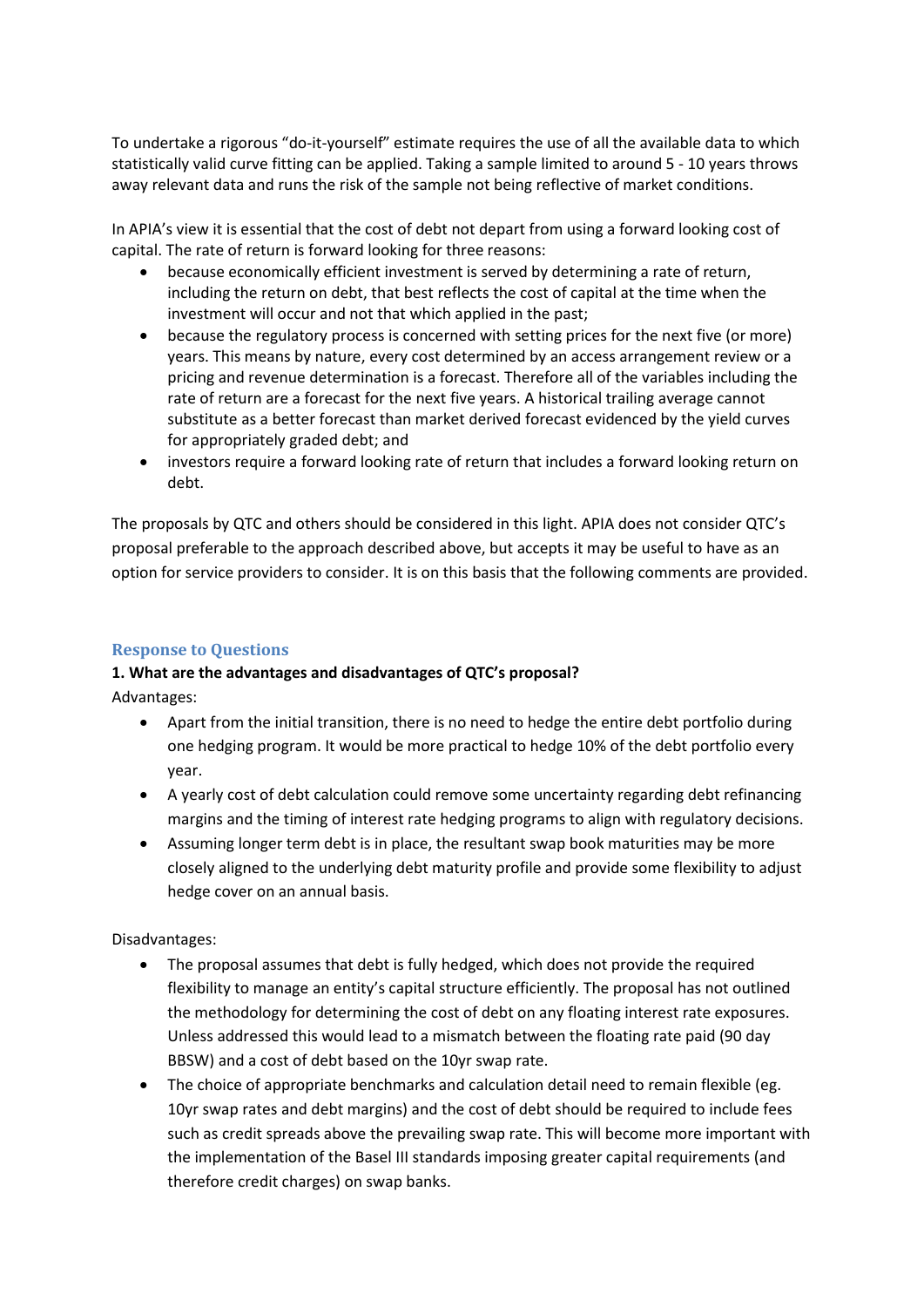Significant changes to risk management processes that would be require financier consents and changes to internal policy and procedures.

### **2. If QTC's proposal was to be implemented, how would such a move affect a NSP's current financing practices? What impact would it have on its risk management practices?**

Whilst financing practices are largely driven by prevailing financial market conditions, the moving average proposed may encourage a smoother, more efficient debt maturity profile, rather than grouping debt maturities around regulatory reset decisions for single-asset businesses.

Under this proposal, risk management practices of single-asset businesses are likely to change significantly both upon transition and on an ongoing basis.

# **3. Would QTC's approach reduce the overall level of risk associated with debt financing for NSPs? If so, are there any implications for cost of equity?**

Whilst there may be some merit in the QTC proposal for some NSPs or gas service providers, inherent risk remains that are associated with timing of the debt financing and the regulatory process. More generally, any one-size fits all approaches will never deliver the required flexibility within the NEL/NGL regimes to deliver desired outcomes. Any implications for the cost of equity would be very difficult to quantify.

# **4. What changes (if any) should be made to the approach to calculation of the cost of equity if this moving average approach is applied to debt to ensure a consistency of approach?**

It is difficult to predict if adopting the QTC proposal will result in a change in the cost of equity either through a reduction in overall systematic risk or a transfer of risk from debt holders to equity holders. APIA is of the view that to the extent that there is any change it is not likely to be easily measured. Whether this is true or not the current methodologies for estimating the cost of equity – ie using the various forms of CAPM or the dividend growth model – are just as valid and would not be changed as a result of adopting the QTC cost of debt approach.

# **5. If the moving average approach is adopted, should the average be calculated based on dollarweighted average of the rates or by calculating the effective interest rate (the IRR of all future payments on the debt) or some other method?**

Were this approach to be allowed, APIA would be inclined to prefer the use of the dollar-weighted average as this better represents the actual cost of debt each year.

# **6. Is the proposal for re-calculating the cost of debt on a quarterly basis reasonable? What other frequency of data points (to the proposed quarterly basis) could be used in calculating the cost of debt and why would this be an improvement?**

APIA does not see that it would be necessary to recalculate the cost of debt quarterly. An annual basis would be sufficient to align with each update to the cost of debt. Furthermore, it is appropriate that a base rate (eg. 10yr swap rate) be chosen that aligns with the cashflows/interest periods of the benchmark business.